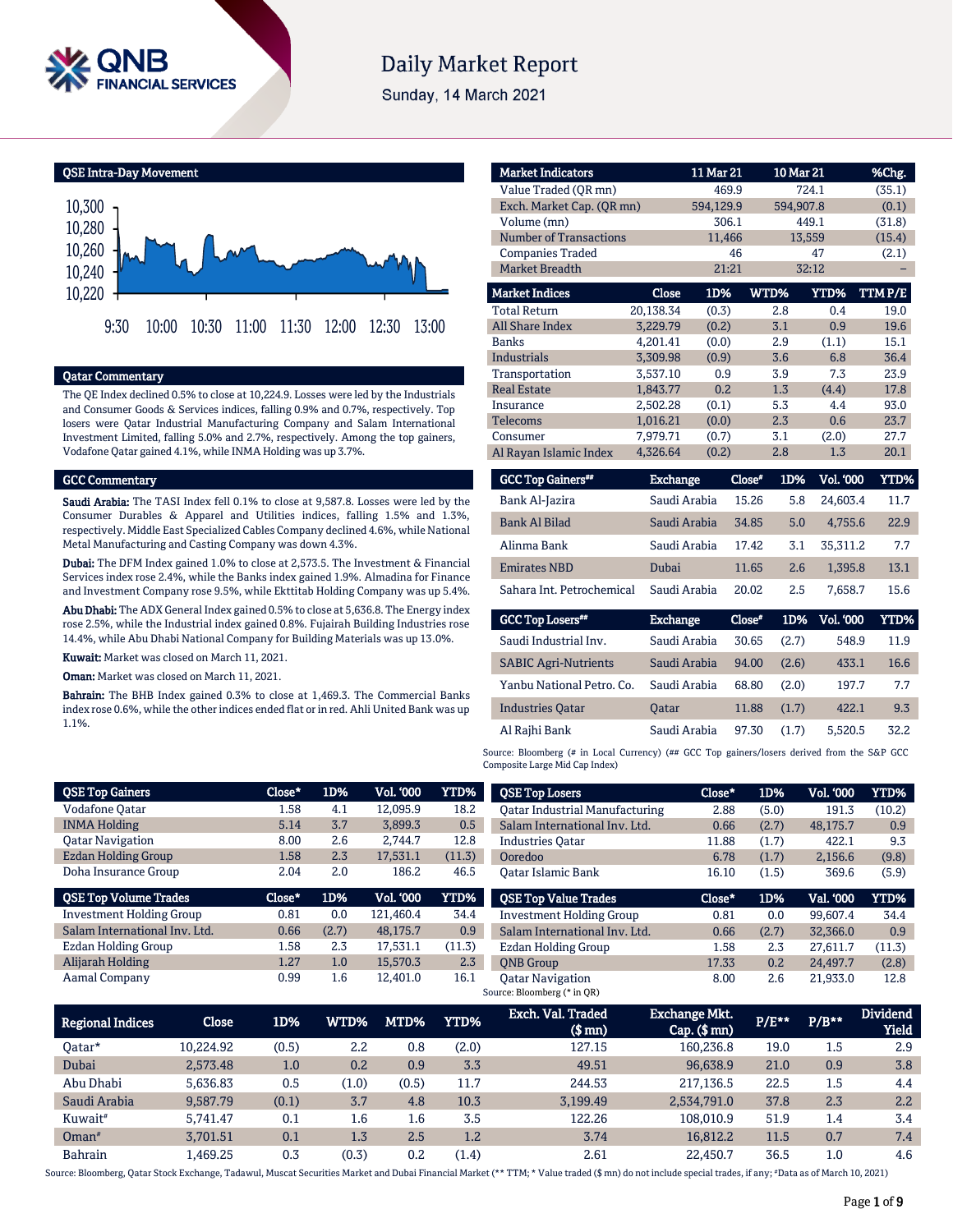### Qatar Market Commentary

- The QE Index declined 0.5% to close at 10,224.9. The Industrials and Consumer Goods & Services indices led the losses. The index fell on the back of selling pressure from Qatari and Arab shareholders despite buying support from GCC and Foreign shareholders.
- Qatar Industrial Manufacturing Company and Salam International Investment Limited were the top losers, falling 5.0% and 2.7%, respectively. Among the top gainers, Vodafone Qatar gained 4.1%, while INMA Holding was up 3.7%.
- Volume of shares traded on Thursday fell by 31.8% to 306.1mn from 449.1mn on Wednesday. However, as compared to the 30-day moving average of 205.6mn, volume for the day was 48.9% higher. Investment Holding Group and Salam International Investment Limited were the most active stocks, contributing 39.7% and 15.7% to the total volume, respectively.

| <b>Overall Activity</b>        | Buy %* | Sell %* | Net (QR)         |
|--------------------------------|--------|---------|------------------|
| Oatari Individuals             | 52.18% | 53.41%  | (5,796,155.7)    |
| <b>Qatari Institutions</b>     | 13.86% | 14.13%  | (1,295,331.9)    |
| Oatari                         | 66.04% | 67.55%  | (7,091,487.6)    |
| <b>GCC</b> Individuals         | 1.17%  | 0.50%   | 3,160,695.7      |
| <b>GCC</b> Institutions        | 0.90%  | 0.37%   | 2,467,132.5      |
| GCC                            | 2.07%  | 0.88%   | 5,627,828.2      |
| Arab Individuals               | 15.05% | 17.24%  | (10, 298, 837.1) |
| <b>Arab Institutions</b>       | 0.04%  |         | 200,509.2        |
| Arab                           | 15.09% | 17.24%  | (10,098,328.0)   |
| <b>Foreigners Individuals</b>  | 3.55%  | 4.03%   | (2,251,728.8)    |
| <b>Foreigners Institutions</b> | 13.26% | 10.32%  | 13,813,716.1     |
| <b>Foreigners</b>              | 16.80% | 14.34%  | 11,561,987.4     |

Source: Qatar Stock Exchange (\*as a % of traded value)

#### Ratings, Earnings Releases, Global Economic Data and Earnings Calendar

#### Ratings Updates

| <b>Company</b>           | Agency                  | <b>Market</b> | Type*          | <b>Old Rating</b> | <b>New Rating</b> | <b>Rating Change</b> | <b>Outlook</b>  | <b>Outlook Change</b> |
|--------------------------|-------------------------|---------------|----------------|-------------------|-------------------|----------------------|-----------------|-----------------------|
| National Bank of<br>Oman | Capital<br>Intelligence | Oman          | <b>FLT</b>     | $BB+$             | <b>BB</b>         |                      | Negative        | -                     |
| <b>Bank Muscat</b>       | Capital<br>Intelligence | Oman          | <b>FLT/FSR</b> | $BB+/-$           | <b>BB/BBB</b>     |                      | <b>Negative</b> | -                     |
| Oman Arab Bank           | Capital<br>Intelligence | Oman          | <b>FLT</b>     | BB+               | <b>BB</b>         |                      | Negative        | -                     |

Source: News reports, Bloomberg (\* FLT – Foreign Long Term, FSR- Financial Strength Rating)

#### Earnings Releases

| <b>Company</b>                      | <b>Market</b>  | Currency   | Revenue (mn)<br>402020 | % Change<br>YoY | <b>Operating Profit</b><br>(mn) 402020 | % Change<br>YoY | <b>Net Profit</b><br>(mn) 4Q2020 | % Change<br>YoY |
|-------------------------------------|----------------|------------|------------------------|-----------------|----------------------------------------|-----------------|----------------------------------|-----------------|
| Astra Industrial Group*             | Saudi Arabia   | <b>SR</b>  | 2.047.9                | 9.7%            | 212.4                                  | 8.3%            | 115.4                            | 288.8%          |
| Saudi Fisheries Co.*                | Saudi Arabia   | <b>SR</b>  | 40.9                   | 61.7%           | (36.9)                                 | N/A             | (45.2)                           | N/A             |
| Al Alamiya for Coop. Insurance Co.* | Saudi Arabia   | <b>SR</b>  | 191.2                  | $-13.1%$        |                                        |                 | 7.0                              | $-26.9%$        |
| Sharjah Cement and Ind. Dev. Co.*   | Abu Dhabi      | <b>AED</b> | 431.6                  | $-25.6%$        | -                                      | -               | (70.6)                           | N/A             |
| RAK Co. for White Cement & Const*   | Abu Dhabi      | AED        | 221.2                  | $-6.5%$         | 14.4                                   | 10.2%           | 12.7                             | $-34.6%$        |
| Al Qudra Holding*                   | Abu Dhabi      | <b>AED</b> | 641.4                  | 13.1%           | 286.4                                  | 12.3%           | 153.3                            | $-15.3%$        |
| Nat. Corp. for Tourism & Hotels*    | Abu Dhabi      | AED        | 765.4                  | $-0.3%$         |                                        |                 | 114.8                            | 3.8%            |
| United Gulf Holding Company*        | <b>Bahrain</b> | <b>USD</b> | 49.1                   | $-54.1%$        | (32.2)                                 | N/A             | (70.3)                           | N/A             |

Source: Company data, DFM, ADX, MSM, TASI, BHB. (\*Financial for FY2020)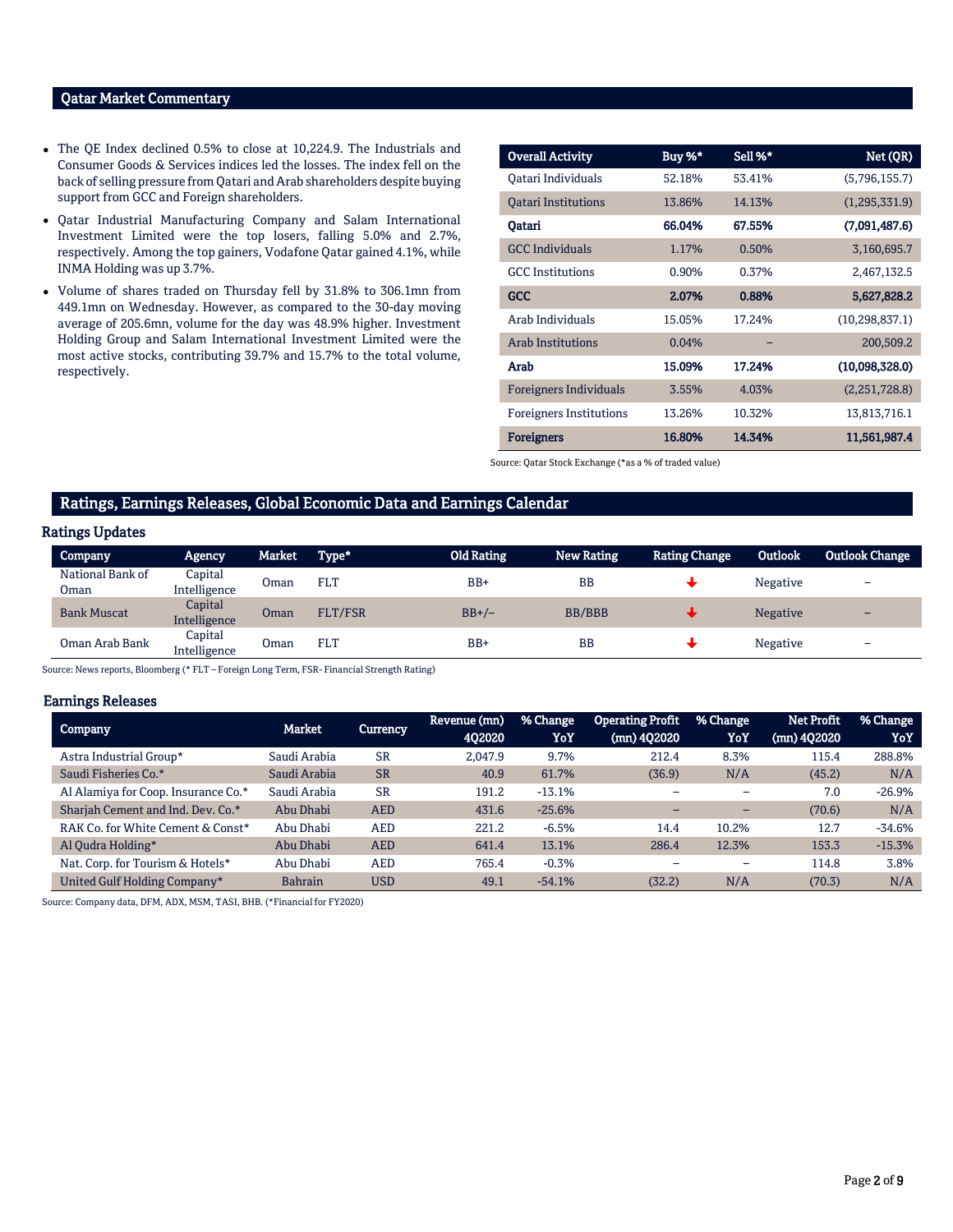#### Global Economic Data

| <b>Date</b> | Market    | Source                                   | <b>Indicator</b>                    | Period    | Actual  | <b>Consensus</b> | Previous |
|-------------|-----------|------------------------------------------|-------------------------------------|-----------|---------|------------------|----------|
| 03/11       | <b>US</b> | Department of Labor                      | <b>Initial Jobless Claims</b>       | 06-Mar    | 712k    | 725k             | 754k     |
| 03/11       | <b>US</b> | Department of Labor                      | <b>Continuing Claims</b>            | $27$ -Feb | 4,144k  | 4,200k           | 4,337k   |
| 03/12       | UK        | UK Office for National Statistics        | <b>Industrial Production MoM</b>    | Jan       | $-1.5%$ | $-1.0%$          | 0.2%     |
| 03/12       | <b>UK</b> | UK Office for National Statistics        | <b>Industrial Production YoY</b>    | Jan       | $-4.9%$ | $-4.4%$          | $-3.3%$  |
| 03/12       | UK        | UK Office for National Statistics        | Manufacturing Production MoM        | Jan       | $-2.3%$ | $-1.0%$          | 0.3%     |
| 03/12       | <b>UK</b> | UK Office for National Statistics        | <b>Manufacturing Production YoY</b> | Jan       | $-5.2%$ | $-3.7%$          | $-2.5%$  |
| 03/12       | UK        | UK Office for National Statistics        | Monthly GDP (MoM)                   | Jan       | $-2.9%$ | $-4.9%$          | 1.2%     |
| 03/12       | Germany   | <b>German Federal Statistical Office</b> | <b>CPI MoM</b>                      | Feb       | 0.7%    | 0.7%             | 0.7%     |
| 03/12       | Germany   | German Federal Statistical Office        | <b>CPI YoY</b>                      | Feb       | 1.3%    | 1.3%             | 1.3%     |
| 03/11       | Japan     | Bank of Japan                            | PPI YoY                             | Feb       | $-0.7%$ | $-0.7%$          | $-1.5%$  |
| 03/11       | Japan     | Bank of Japan                            | PPI MoM                             | Feb       | 0.4%    | 0.5%             | 0.5%     |
| 03/12       | India     | India Central Statistical Organisation   | <b>CPI YoY</b>                      | Feb       | 5.03%   | 5.0%             | 4.06%    |
| 03/12       | India     | India Central Statistical Organisation   | <b>Industrial Production YoY</b>    | Jan       | $-1.6%$ | 1.0%             | 1.0%     |

Source: Bloomberg (s.a. = seasonally adjusted; n.s.a. = non-seasonally adjusted; w.d.a. = working day adjusted)

#### Earnings Calendar

| <b>Tickers</b> | <b>Company Name</b>                  | Date of reporting 402020 results | No. of days remaining | <b>Status</b> |
|----------------|--------------------------------------|----------------------------------|-----------------------|---------------|
| <b>ERES</b>    | Ezdan Holding Group                  | 15-Mar-21                        |                       | Due           |
| <b>IGRD</b>    | <b>Investment Holding Group</b>      | 15-Mar-21                        |                       | Due           |
| <b>MCCS</b>    | Mannai Corporation                   | 16-Mar-21                        |                       | Due           |
| <b>BLDN</b>    | <b>Baladna</b>                       | 17-Mar-21                        |                       | Due           |
| <b>OOIS</b>    | Oatar Oman Investment Company        | 22-Mar-21                        |                       | Due           |
| <b>MRDS</b>    | Mazaya Qatar Real Estate Development | 24-Mar-21                        | 10                    | Due           |

Source: QSE

### Qatar

News

- DHBK to hire advisers for benchmark dollar bond According to sources, Doha Bank (DHBK) has hired banks including Barclays PLC, Deutsche Bank AG and Credit Suisse Group AG for a benchmark dollar bond. Other banks hired include JPMorgan Chase & Co. and ING Groep NV, and an announcement may be made this month. The Qatari bank's mandate would be its first since ties were normalized between Doha and neighboring Gulf states in January. Doha Bank, Barclays, JPMorgan and ING were not immediately available for comment. Deutsche Bank and Credit Suisse declined to comment. DHBK's Chief Executive Officer, Raghavan Seetharaman told Bloomberg this month that the restoration of ties was improving investor sentiment, and said the bank may borrow more than \$500mn in a bond sale. Gulf sovereigns and corporate have so far issued \$32.8bn in bond and Sukuk this year, according to data compiled by Bloomberg. (Bloomberg)
- MoneyGram announces five-year extension to ORDS partnership for mobile wallet capability advances – Digital money transfer service MoneyGram recently announced a fiveyear extension to its partnership with Ooredoo Qatar (ORDS). MoneyGram reported that the renewal enables its customers to continue to send money in near real-time to family and friends through Ooredoo Money Wallet, which is a virtual account that allows customers to easily deposit, access, or withdraw money. (Bloomberg)
- QFBQ to hold its AGM and EGM on April 05 Qatar First Bank (QFBQ) announced that the General Assembly Meeting AGM and EGM will be held on April 05, 2021, Online (ZOOM) at 04:30 pm. In case of not completing the legal quorum, the second meeting will be held on April 12, 2021, Online (ZOOM) at 03:30 pm. The agenda of the EGM includes (1) Discuss and approve the amended Articles of Association. (2) Authorize the Chairman to sign the approved amended Articles of Association in order to facilitate the registration of the amended Articles of Association with the relevant authorities including but not limited to Qatar Financial Centre, Qatar Financial Markets Authority, and Qatar Central Securities Depository. (QSE)
- OGMD announces the closure of nominations for board membership – Qatari German Company for Medical Devices (QGMD) announced the closure of the period for nomination for the membership of its board of directors for 2021 - 2024 on March 11, 2021 at 01:00 pm. (QSE)
- ERES to holds its investors relation conference call on March 16 – Ezdan Holding Group (ERES) announced that the conference call with the Investors to discuss the financial results for the annual 2020 will be held on March 16, 2021 at 02:00 pm, Doha Time. (QSE)
- Qatar resumes condensate exports to UAE after blockade lifted, data shows - Qatar has resumed exports of condensate to the UAE after a three-year blockade was lifted, with a tanker offloading at the port of Dubai's Jebel Ali port this week, Refinitiv Eikon data showed. The Abu Dhabi III tanker, chartered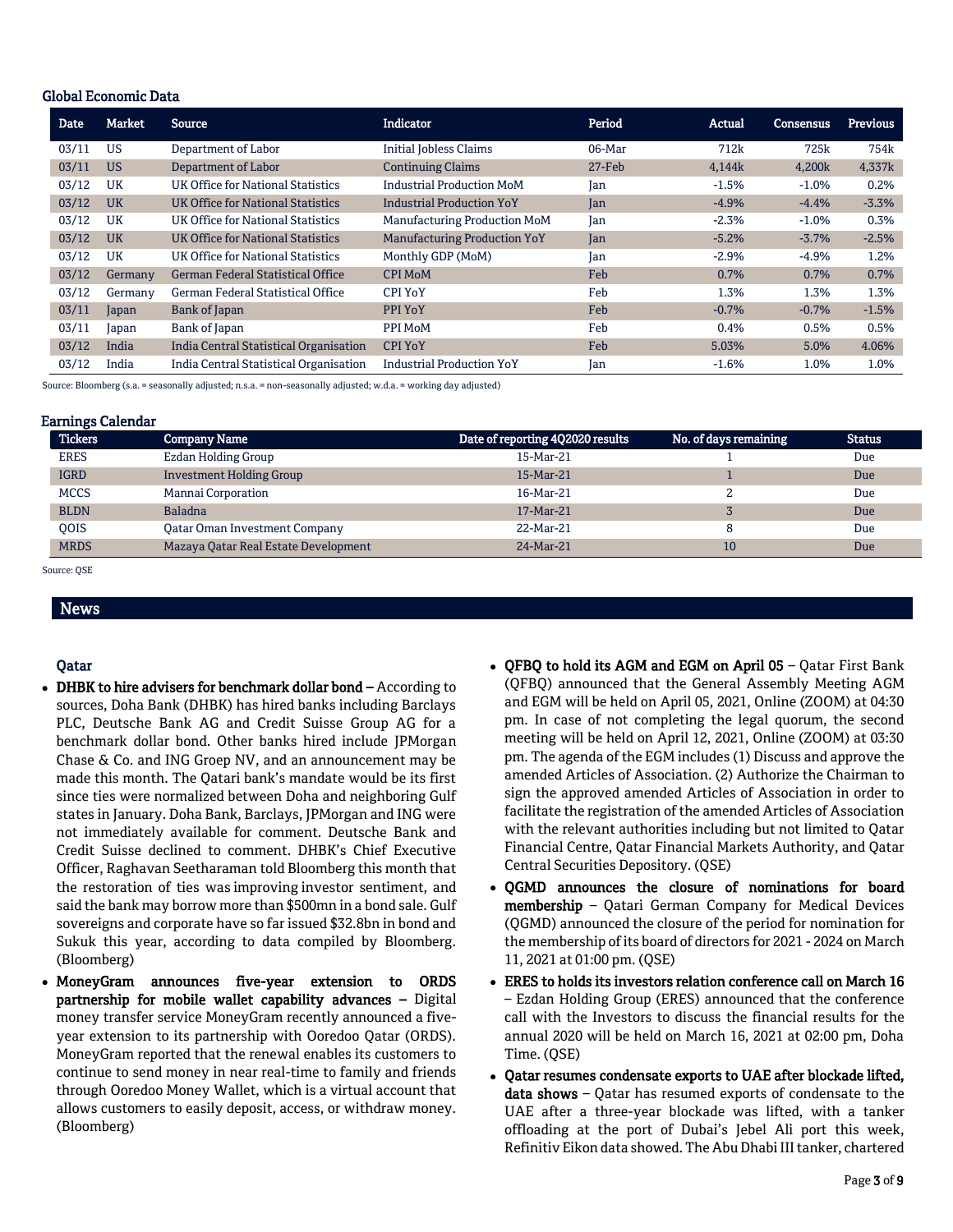by the Emirates National Oil Company (ENOC), loaded 80,000 tons of condensate, which is a hydrocarbon liquid similar to crude oil, at Qatar's Ras Laffan port on March 4, the data showed. It discharged its cargo on March 7 at Jebel Ali, where ENOC operates an oil refinery, the data showed. ENOC did not immediately reply to request for comment. (Reuters)

- FocusEconomics: \$29bn NFE plan bodes well for Qatar energy sector – Qatar's \$29bn North Field Expansion (NFE) plan to boost LNG output by over 40% over the next several years bodes well for the future of its energy sector, researcher FocusEconomics said in its latest country report. Last month, Qatar Petroleum (QP) took the final investment decision for developing the \$28.75bn North Field East Project (NFE), the world's largest LNG project, which will raise Qatar's LNG production capacity from 77mn tons per year (mtpy) to 110 mtpy by 2025. The project will also produce condensate, LPG, ethane, sulphur and helium. It is expected to start production in the fourth quarter of 2025 and total production will reach about 1.4mn barrels oil equivalent per day. The NFE project will be one of the energy industry's largest investments in the past few years, in addition to being the largest LNG capacity addition ever, and the most competitive LNG project in the world. This project will generate substantial revenues for Qatar and will have significant benefits to all sectors of the Qatari economy during the construction phase and beyond. FocusEconomics also sees Qatar's recent LNG supply deals with Bangladesh and Pakistan positive for Qatar's energy sector. Last month, QP entered into a new long-term sale and purchase agreement (SPA) with Pakistan State Oil Company (PSO) for the supply of up to 3 mtpy of LNG to Pakistan. Again in February, QP entered into an SPA with Vitol for the supply of 1.25mtpy of liquefied natural gas (LNG) to Vitol's final customers in Bangladesh. After a softer decline in economic activity in 3Q2020 thanks to a notably milder contraction in the non-energy sector, signs for Q4 were mixed, FocusEconomics said. While private-sector Purchasing Managers' Index (PMI) data suggested the non-energy sector was robust due to low Covid-19 cases and the lifting of restrictions in September, industrial production data pointed to a large contraction in the energy sector. (Gulf-Times.com)
- Ezdan: Building sales generate QR266.5mn in a week Registered property sales in Qatar between February 28 and March 4 generated QR450.7mn, the latest Ezdan Real Estate (Ezdan) report has said, citing figures from the country's Real Estate Registration Department. Sales of buildings dominated these deals, generating QR266.5mn and making up 59.1% of the total sales value during the period. Sales of vacant land generated QR184.2mn, or 40.9% of the total, said the report said. Seven municipalities - Umm Salal, Al Khor, Al Thakira, Al Doha, Al Rayyan, Al Shamal, Al Daayen, and Al Wakra - saw property sales during the period. The deals included sale of vacant land lots, residences, multi-use buildings and multi-use land lots and residential buildings. Doha municipality came on top in terms of transaction value through the sale of a multi-use land lot in Old Airport area. The transaction generated QR64.3mn. The property is 5,903 square meters in area and was sold at a price of QR1,013 per square foot. (Qatar Tribune)
- Education investment spurs diversified economic growth Qatar has started to witness the impact of its investment in

education, leading to diversified economic growth in the country, a senior Qatar Foundation (QF) official has said. "There is an increase in the number of recent graduates working in the private sector or who have become involved in the field of entrepreneurship by establishing small and medium enterprises. This directly reflects on the strength and diversification of the economy, which makes it more sustainable and reduces its primary reliance on oil and gas revenues," said Director of Research and Content Development at the World Innovation Summit for Education (WISE), Asmaa Al-Fadala. According to Al-Fadala, this is evident in the number of students currently enrolled in Qatar Foundation's partner universities and Hamad Bin Khalifa University as well as other institutes. "University enrolment in Qatar has increased dramatically over the last five years, even as the admission and studying requirements in these universities have become more difficult. There has also been a significant increase in the number of graduates, confirming a qualitative change in the school educational system that paved the way for this outcome," she said. "And what I have seen recently is the growing interest of young people, both male and female, in fields like arts, sports, literature and the environment. These represent strengths in a diversified economy that include human and social aspects, as well as practical and professional aspects, and these fields provide investment opportunities and jobs," she added. (Gulf-Times.com)

#### International

- WTO cautious after sharp services trade rebound Trade in services grew an accelerated pace at the end of last year, but momentum appears set to slow as spikes of COVID-19 cases bring a return of lockdowns, the World Trade Organization said (WTO). The WTO's services trade barometer rose to a record high of 104.7 in March after 95.6 in September and a low of 91.2 in March 2020, the Geneva-based trade body said. "World services trade appears to be in a recovery phase... However, continued weakness in some sectors and an uneven distribution of COVID-19 vaccines cast some doubt on the durability of the recovery," the WTO said. The WTO said that components of its "barometer" related to purchasing managers' indexes, container shipping, construction and financial services all rose above their medium-term trends. By contrast, IT services were weak, driven down by stricter US lockdowns weighing on computer services, and air transport was very weak. The WTO services trade barometer is a composite of published data and is designed to gauge momentum in global trade growth rather than to provide a specific short-term forecast. It dates back to 2000, with a reading of 100 marking the boundary between above and below trend growth. (Reuters)
- IMF urges vigilance against rate spike as Biden stimulus juices US growth – The International Monetary Fund (IMF) warned central banks to be vigilant against a sudden spike in interest rates that could spill over into emerging markets, even as a \$1.9tn US stimulus package benefits most countries and aids recovery. IMF spokesman Gerry Rice told a regular news briefing that the Fund's preliminary forecasts show the American Rescue Plan Act passed on Wednesday would boost US GDP output by 5% to 6% over three years, but more analysis is needed to reach a final estimate. But exceptionally low dollar funding costs mean there is a risk of a sudden tightening of financial conditions, and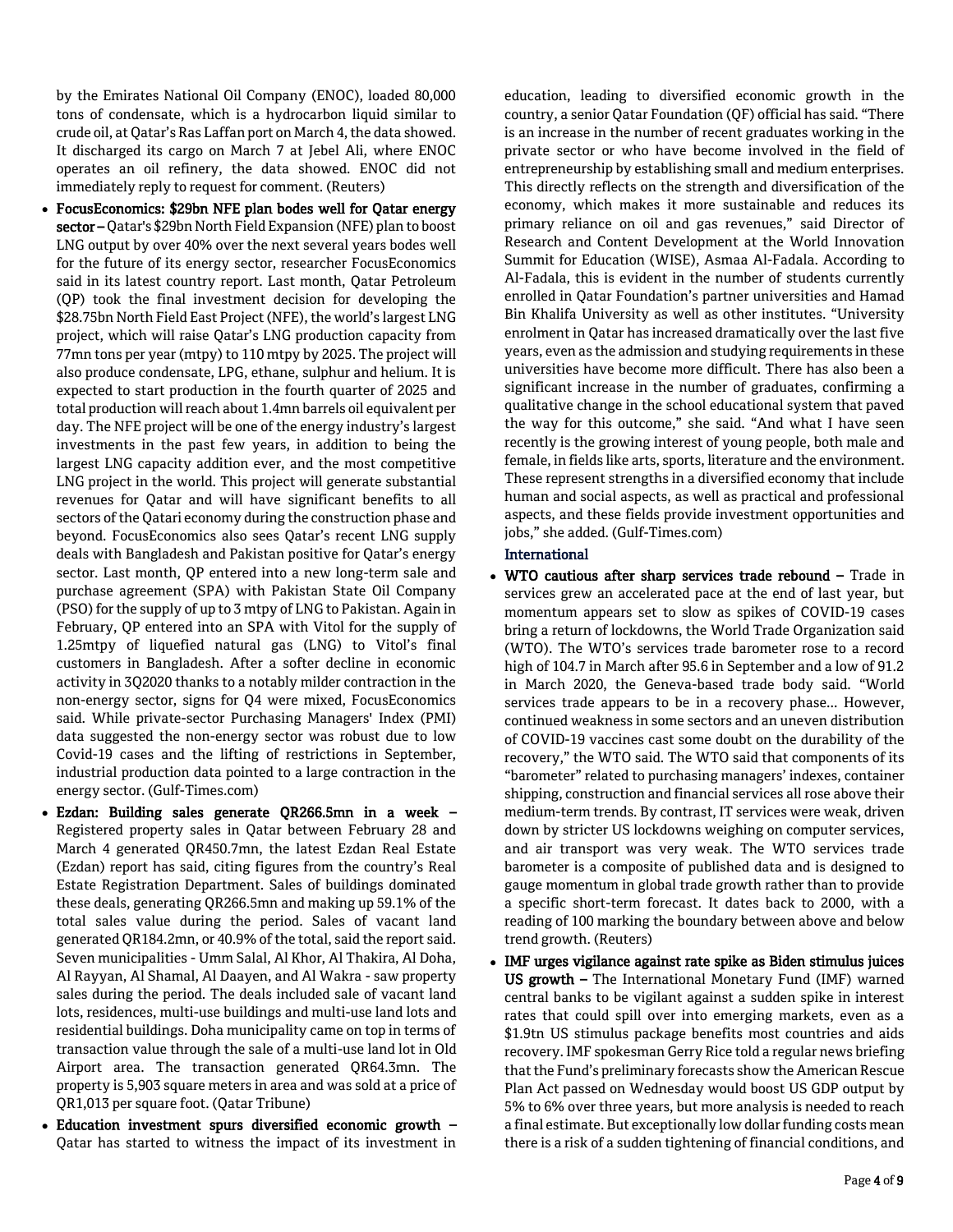this "should be carefully managed," Rice added. "For the Federal Reserve and other central banks in advanced economies, this means continuing to communicate clearly, as they have been doing about their assessment of the economy, and their evolving views on asset purchases and interest rate policy to avoid any unwarranted tightening of financial market conditions," Rice said. His comments come amid concerns in financial markets that rising bond yields could slow recovery. The European Central Bank said it would accelerate bond purchases to stop any unwarranted rise in debt financing costs. Fed officials also have signaled they do not plan to change super-easy monetary policy for some time, expressing little concern over a rapid rise in US Treasury yields in recent weeks. Rice said emerging market and developing economies, especially those with financial vulnerabilities and weak trade ties to the US, should be ready with contingent policies. The IMF will update its global economic forecasts in its World Economic Outlook at the time of the April 5-11 IMF and World Bank Spring Meetings to be held virtually. IMF member countries at the Spring Meetings will discuss plans for a general allocation of IMF Special Drawing Rights that would provide them with newly created reserves to aid recovery, Rice said, but said the size of the potential allocation has not been determined. IMF Managing Director Kristalina Georgieva last week alluded to a \$500bn potential SDR allocation, the same size that G20 chair Italy has advocated. Rice said IMF staff are working on a proposal to the G20 on the SDR allocation, and it will need to be first approved by the IMF's executive board with an 85% majority of the Fund's voting power. He declined to say when the proposal would be ready for consideration. (Reuters)

 Officials: First US stimulus payments to hit bank accounts this weekend – Americans will see the first direct deposits from President Joe Biden's \$1.9tn COVID-19 relief package hit their bank accounts this weekend, Treasury and Internal Revenue Service officials said on Friday. A first tranche of \$1,400 stimulus payments was processed Friday, with additional large batches of payments to be sent via direct deposits or through the mail as checks or debit cards in coming weeks, the officials said. That means a family of four earning up to \$150,000 will receive \$5,600. Unlike the first two payments, which were limited to children under 17, this round of checks will also go to all qualifying dependents, including college students, adults with disabilities, parents and grandparents, the officials said. They stressed that no action was required by taxpayers to receive the payments, which will be based on 2019 or 2020 tax returns, depending on which was the latest filed, or data supplied to the IRS last year by non-filers. The IRS will also automatically send payments to those who typically do not file tax returns, but received Social Security and Railroad Retirement Board benefits, Supplemental Security Income or Veteran benefits in 2020, they said. Beginning Monday, taxpayers can log onto the Get My Payment here tool on the IRS website to check the status of these payments. Officials urged people to file their tax returns electronically to ease the process, noting they could also qualify for other relief, including child tax credits. The Biden administration said stimulus payments and other measures will boost economic growth and help Americans hit by the COVID-19 pandemic, which is continuing to claim 1,400 lives in the US each day. Nearly 160mn US households will receive some \$400bn in direct payments of \$1,400 per person, helping individuals earning up to \$75,000 annually and couples up to \$150,000. Those earning more, but less than \$80,000 per individual or \$160,000 per couple, will receive reduced amounts. (Reuters)

- US producer prices increase solidly in February US producer prices increased strongly in February, leading to the largest annual gain in nearly 2-1/2 years, but considerable slack in the labor market could make it harder for businesses to pass on the higher costs to consumers. The producer price index for final demand rose 0.5% last month, the Labor Department said on Friday. That followed a 1.3% jump in January, which was biggest advance since December 2009. In the 12 months through February, the PPI surged 2.8%, the most since October 2018. The PPI increased 1.7% YoY in January. Economists polled by Reuters had forecast the PPI gaining 0.5% in February and jumping 2.7% YoY. (Reuters)
- US consumer sentiment rises in mid-March to highest in a year US consumer sentiment improved in early March to its strongest in a year as COVID-19 cases declined and the pace of vaccinations accelerated, a survey showed on Friday. The University of Michigan said its preliminary consumer sentiment index rose to 83.0 in the first half of this month from a final reading of 76.8 in February. Economists polled by Reuters had forecast the index rising to 78.5. The survey's barometer of current economic conditions jumped to a reading of 91.5 from 86.2 in February. Its measure of consumer expectations rose to 77.5 from 70.7. The survey's one-year inflation expectation decreased to 3.1% from 3.3%, while the survey's five-to-10-year inflation outlook was at unchanged at 2.7%. (Reuters)
- US producer prices rise; consumers' inflation expectations ease US producer prices increased strongly in February, leading to the largest annual gain in nearly 2-1/2 years, but considerable slack in the labor market could make it harder for businesses to pass on the higher costs to consumers. That was supported by a survey on Friday showing an easing in consumers' near-term inflation expectations early this month, even as their confidence in the economy rose to a one-year high. Receding new COVID-19 cases, an acceleration in the pace of vaccinations and more pandemic relief money from the government are seen allowing wider economic re-engagement in the spring. Inflation is expected to accelerate in the coming months and exceed the Federal Reserve's 2% target, a flexible average, by April. Part of the anticipated spike would be the result of price declines early in the pandemic washing out of the calculations. Many economists, including Fed Chair Jerome Powell, do not expect the strength in inflation will persist beyond the so-called base effects. The producer price index for final demand rose 0.5% last month, with the costs of energy products and food surging, the Labor Department said. That followed a 1.3% jump in January, which was the biggest advance since December 2009. In the 12 months through February, the PPI accelerated 2.8%, the most since October 2018. The PPI increased 1.7% YoY in January. Last month's rise in the PPI was in line with economists' expectations. Manufacturing and services industries have been flagging higher production costs as the year-long pandemic gums up the supply chain. Surveys this month showed measures of prices paid by manufacturers and services industries in February racing to levels last seen in 2008. These inflation jitters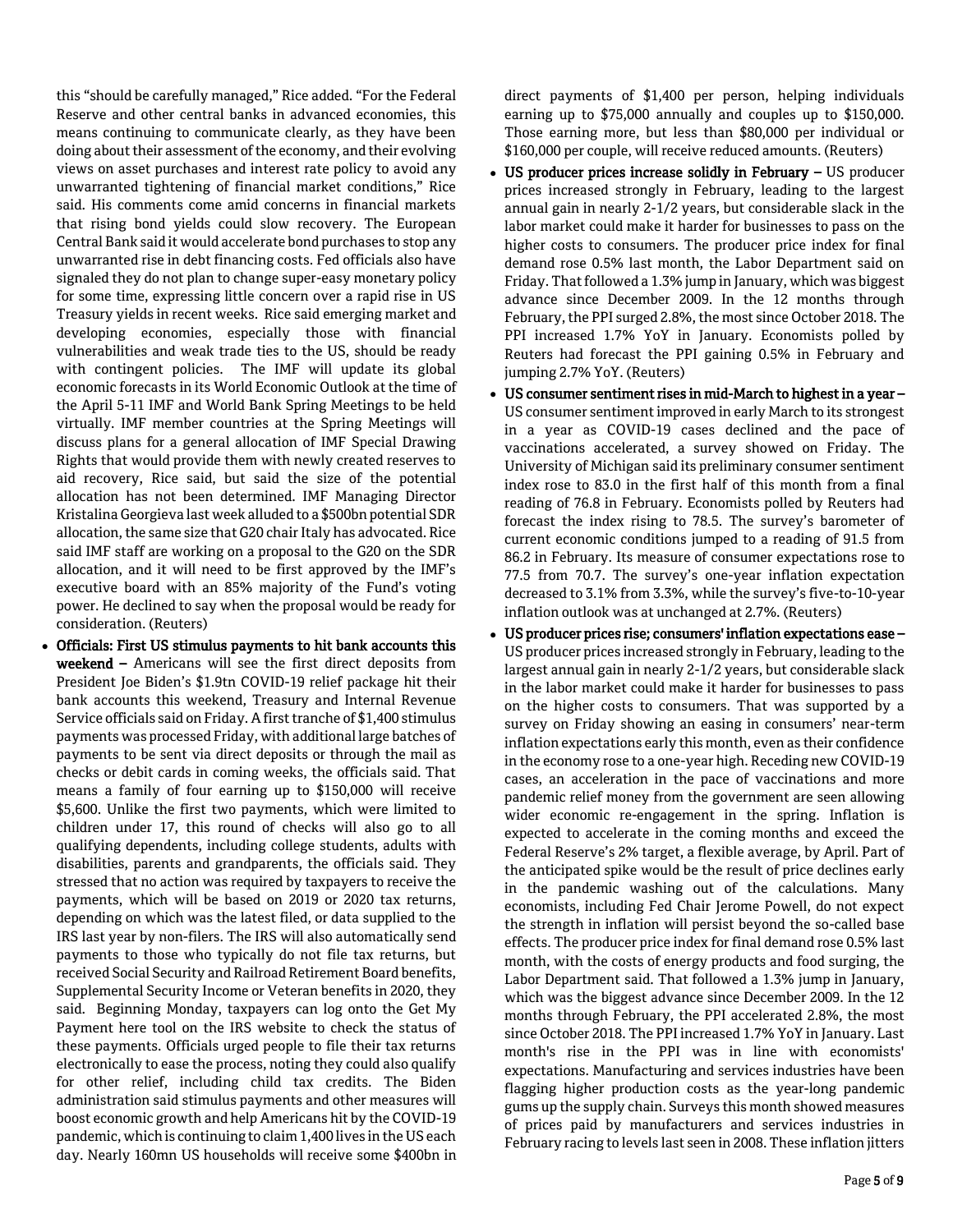have boosted US Treasury yields. The government has provided nearly \$6tn in relief since the pandemic started in the US in March 2020, with President Joe Biden on Thursday signing legislation for his \$1.9tn package. At the same time, Fed is pumping in money through monthly bond purchases, raising fears in some quarters of the economy overheating. (Reuters)

- UK-EU trade slumps in first month of new Brexit rules Trade between the UK and the European Union (EU) was hammered in the first month of their new post-Brexit relationship, with record falls in British exports and imports of goods as COVID-19 restrictions continued on both sides. British goods exports to the EU, excluding non-monetary gold and other precious metals, slumped by 40.7% in January compared to December, the Office for National Statistics (ONS) said. Imports fell by 28.8% another record. The ONS said the COVID-19 pandemic, which left Britain under lockdown measures in January, made it hard to quantify the Brexit impact from new customs arrangements, and there were changes in the way data was collected too. But there were still signs of a Brexit hit. Trade in chemicals was especially weak, reflecting the winding-down of a rush to stockpile pharmaceuticals ahead of the end of the Brexit transition period, the ONS said. The ONS highlighted a 64% fall in exports of food and live animals to the EU - including shellfish and fish. It pointed to delays caused by red tape reported by the Scottish Seafood Association, with consignment sign-offs reportedly taking six times longer. Many companies stockpiled goods in late 2020 to avoid any disruption, deepening the fall in trade in January. The ONS said its separate business survey suggested that trade picked up towards the end of the month. Britain on Thursday delayed the introduction of a range of post-Brexit import checks on goods from the EU by around six months, saying businesses needed more time to prepare because of the impact of the pandemic. (Reuters)
- BoE: UK public's inflation outlook holds at 4-year low The British public's expectations for inflation over the next 12 months held at their lowest level in more than four years, in sharp contrast to a recent rise in market expectations, Bank of England (BoE) data showed on Friday. Average expectations for inflation over the next 12 months remained at 2.7% - the jointlowest reading since August 2016 alongside November's figure, based on a survey conducted between February 9 and February 22. Asked about inflation for the following year, the public saw it at 2.2%, compared with 2.1% in November, while longer-term inflation expectations held steady at 2.9%, just above a five-year low recorded in August 2020. Expectations for a move in BoE interest rates over the coming year were little changed from November. Some 35% expected a rise - a low proportion by the standards of recent years - 16% expected a cut and 35% expected rates to stay the same. BoE policymakers use the survey as a guide to whether there is likely to be pressure for bigger wage rises, something which would put upward pressure on prices across the economy. The focus tends to be on the trend in expectations -rather than the absolute level - as few members of the public have an accurate idea of the official consumer price inflation rate which currently stands at 0.7%. The BoE expects CPI to reach just over 1.5% by the middle of this year - as prices will be compared against depressed levels at the start of the COVID pandemic - and to hover just over its 2% target until early 2024. (Reuters)
- Lockdown hits UK GDP less than feared, but Brexit pummels trade – Britain's economy shrank by less than feared in January when the country went back into a coronavirus lockdown, but trade with the European Union was hammered as new post-Brexit rules kicked in. GDP was 2.9% lower than in December, the Office for National Statistics said. Economists polled by Reuters had expected a contraction of 4.9% and government bond prices fell as investors took the data as a sign that the Bank of England was less likely to pump more stimulus into the economy. Britain suffered its worst economic slump in three centuries last year when it shrank by 10%. It has also been hit with Europe's biggest COVID-19 death toll of over 125,000 people. But the country is racing ahead with vaccinations and, after Friday's figures, economists said they expected the economy would shrink by 2% in the first quarter of 2021, half the hit forecast by the BoE only last month. Many businesses are learning to cope with lockdowns, including retailers who have ramped up their online shopping operations and services firms that have tried to help workers to do their jobs from home. (Reuters)
- Europe clears J&J's single-shot COVID-19 vaccine as roll-out falters  $-$  Europe approved Johnson & Johnson's single dose COVID-19 vaccine on Thursday, paving the way for the first shots to be delivered in a month as the bloc seeks to speed up a stuttering inoculation campaign and boost its supplies. The COVID-19 shot is the fourth to be endorsed for use in the European Union after vaccines from Pfizer-BioNTech, AstraZeneca-Oxford University and Moderna, and is recommended for those over 18 years of age, the European Medicines agency (EMA) said. It's the first single-dose COVID-19 vaccine. The US, Canada and Bahrain have also approved the shot. South Africa is carrying out an expedited review. "With this latest positive opinion, authorities across the European Union will have another option to combat the pandemic and protect the lives and health of their citizens," EMA's Executive Director Emer Cooke said after the agency gave its conditional approval. The official nod came from the European Commission shortly after, the final step to allowing its use across the bloc. (Reuters)
- German IWH institute cuts German 2021 GDP forecast Germany's IWH economic institute on Thursday cut its 2021 growth forecast for Europe's largest economy to 3.7% from 4.4% in December as the country risks a third wave of the coronavirus pandemic. "Especially for Germany, there is a danger that the steps decided at the beginning of March to open up (the economy) will trigger a third wave of infection," the Halle-based institute said. The institute was nonetheless more upbeat about the economy's prospects this year than the government, which is forecasting 2021 growth of 3%, after a 4.9% slump last year. Germany's Robert Koch Institute (RKI) has warned of the risk of a third wave of coronavirus infections in Germany. (Reuters)
- Commerce Ministry: China January-February FDI up 31.5% YoY in Yuan terms – Foreign direct investment (FDI) into China in January-February jumped 31.5% to 176.76bn Yuan (\$27.21bn) compared with a year earlier, China's commerce ministry said on Friday. The data comes amid a low base last year when FDI into China fell 8.6% as a result of the coronavirus pandemic. (Reuters)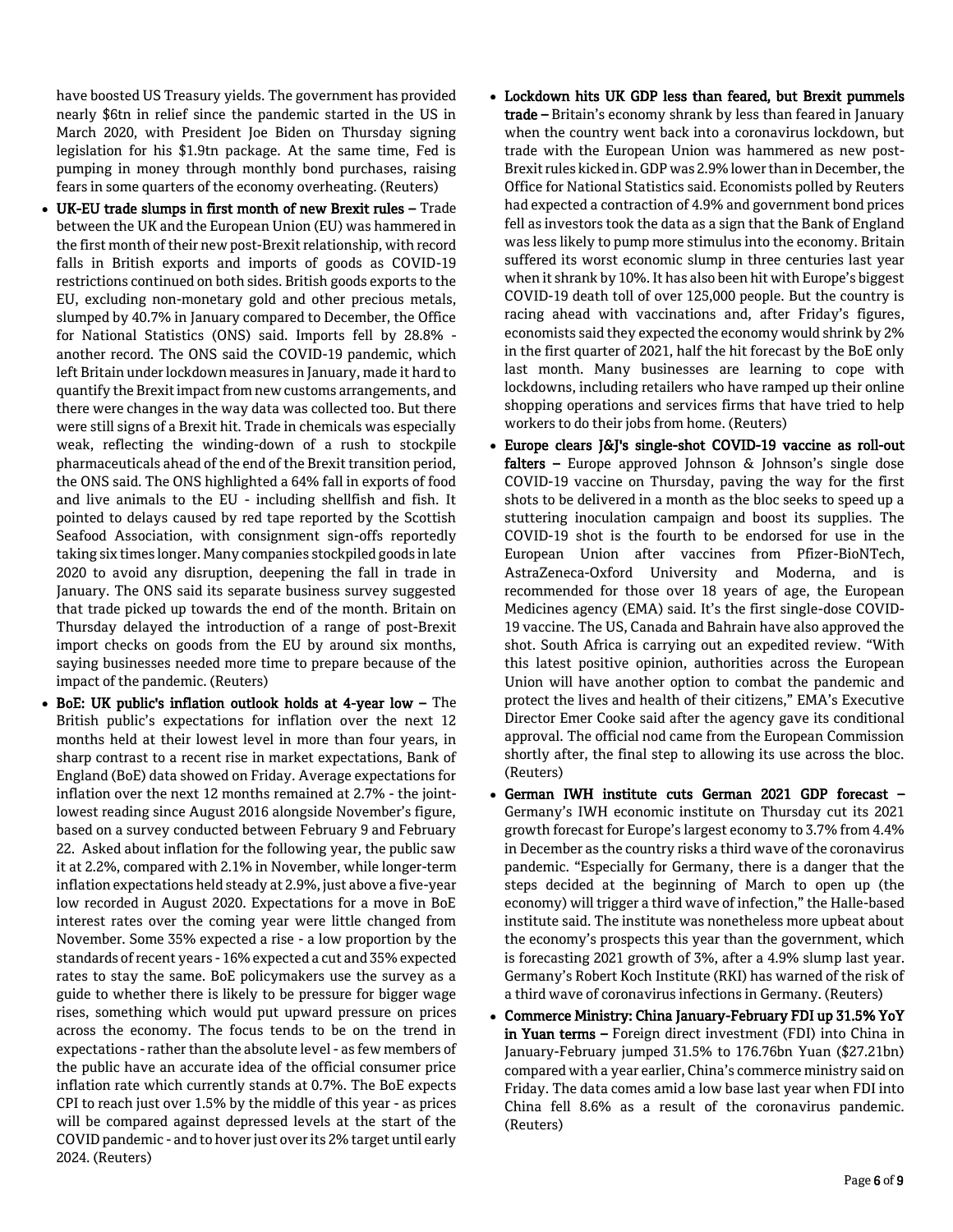### Regional

- OPEC is pointing to a weaker market outlook as it keeps lid on supply – OPEC downgraded the outlook for demand for its crude over the next two quarters, in keeping with the group's plans to keep a tight rein on supply. The OPEC trimmed estimates for the amount of crude it will need to pump in the second quarter by 690,000 bpd, amid a weaker picture for demand and stronger growth in rival supply. "Ongoing lockdown measures, voluntary social distancing and other pandemic-related developments" continue to weigh on economic activity, the group's Viennabased research department said in its monthly report. Conditions should improve in the second half of 2020, it added. The wariness is consistent with last week's decision by Saudi Arabia and its fellow producers across the OPEC and its allies. The coalition surprised traders and propelled prices to a 14-month high above \$70 a barrel by largely refraining from restoring any more of the production halted during the coronavirus. (Gulf-Times.com)
- OPEC expects most of 2021 oil demand recovery in second half OPEC said on Thursday a recovery in oil demand will be focused on the second half of the year as the impact of the pandemic lingers as a headwind for the group and its allies in supporting the market. In a monthly report, the OPEC said demand will rise by 5.89mn bpd in 2021, or 6.5%, up slightly from last month. But the group cut its forecasts for the first half. "Total oil demand is foreseen to reach 96.3 million bpd with most consumption appearing in the second half," OPEC said in the report. "This year's demand growth will not be able to compensate for the major shortfall from 2020 as mobility is forecast to remain impaired throughout 2021." The latest forecasts could bolster cautious views among OPEC and its allies, known as OPEC+, on how quickly to unwind more of last year's record oil output cuts. OPEC+ last week decided to mostly extend current curbs into April. (Reuters)
- Saudi Arabia to invest \$3bn in Sudan investment fund Saudi Arabia has committed to investing \$3bn in a joint fund for investments in Sudan, and to encouraging other parties to participate, Sudanese minister of Cabinet affairs Khalid Omer Yousif told Reuters on Friday. Earlier this week, Sudan had secured a recommitment from Saudi Arabia to a \$1.5bn grant it had first announced in April 2019. The commitments came from Crown Prince, Mohammed bin Salman, Yousif said, during a visit by Sudanese Prime Minister, Abdalla Hamdok and other senior officials this week, seeking to boost cooperation as Sudan's transitional authorities struggle to tackle a long-running economic crisis. (Reuters)
- Saudi cuts April crude for some Asian refiners, maintains India supply - Top oil exporter Saudi Arabia has cut the supply of April-loading crude to at least four north Asian buyers by up to 15%, while meeting the normal monthly requirements of Indian refiners, refinery sources told Reuters on Friday. Saudi Arabia's reduction in supplies come as the OPEC and its allies, a group known as OPEC+, decided earlier this month to extend most of its supply cuts into April. Saudi Arabia has pledged to continue with an extra 1mn bpd voluntary output cut for a third month in April. (Reuters)
- Bindawood says Patent infringement case against unit dismissed - Bindawood Holding says Patent infringement case against its subsidiary Danube Co. for Foodstuffs & Commodities

was dismissed by the Commercial Court of Jeddah on Wednesday. Arab Dalla Co. filed the case Bindawood says court dismissed the case based on grounds that "the plaintiff failed to establish its title over the patent and therefore lacks the capacity to pursue litigation. Bindawood is evaluating filing a countersuit against Arab Dallah, seeking damages from "the unsubstantiated and flippant claim." (Bloomberg)

- Saudi Arabia to resume international flights from May 17 Saudi Arabia has confirmed that it will resume international travel and complete the opening of airports all over the Kingdom on May 17, local media reported. In a circular, the General Authority of Civil Aviation (GACA) informed all airlines operating from the Saudi airports about the change of the date mentioned in an earlier circular for allowing Saudi citizens to travel abroad, as well as the complete lifting of the suspension of international flights, and the opening of the Kingdom's airports. It also noted that the implementation of the decision to allow travel and return would not be applicable to countries that the committee decides to suspend travel or return due to the spread of the pandemic. (Bloomberg)
- Saudi's City Cement to set up new subsidiary at SR500,000 The board of City Cement Company approved establishing a fullyowned LLC subsidiary in Riyadh at a capital of SR500,000, subject to obtaining the required approvals and licenses from relevant authorities. The new company will provide environmental solutions and services for waste treatment and recycling, according to a bourse statement on Thursday. Further details in this regard will be announced in due course, City Cement said. (Zawya)
- Dubai to increase tourism capacity by 134% in 2040 Dubai government said on Saturday it plans to increase its tourism and hotel capacity by 134% over the next 20 years, part of a wider plan to make the Emirate more competitive as Gulf countries brace for the post-oil era. The Dubai-2040 plan forecasts 400% increase in beach capacity and 168 square km (65 square miles) of lands allocated to logistics and other businesses, a government statement said. The Emirate sees its population at 5.8mn in 2040, up from 3.3mn, it said. Dubai is increasingly facing pressure from other business hubs including Saudi Arabia, which is pressing foreign companies to setup regional headquarters in Riyadh. From 2024, the Saudi government will stop giving state contracts to companies and commercial institutions that base their Middle East hubs in any other country in the region. (Gulf-Times.com)
- SHUAA Capital board proposes first cash dividend after merger – SHUAA Capital said its board of directors has proposed a dividend of 3 fils per share totaling AED76mn to shareholders. The Dubai based asset management firm said in a statement this is the first dividend to be paid since the merger in 2019. (Zawya)
- Masdar, Malaysia's PETRONAS sign deal to explore renewable energy opportunities – Masdar, one of the world's leading renewable energy companies and Malaysia's PETRONAS, a global energy and solutions company, have signed a Memorandum of Understanding (MoU) to explore renewable energy opportunities across Asia and beyond. The two companies have agreed to explore joint participation in a range of areas, with a focus on utility-scale renewable energy, including ground-mounted and floating solar projects, as well as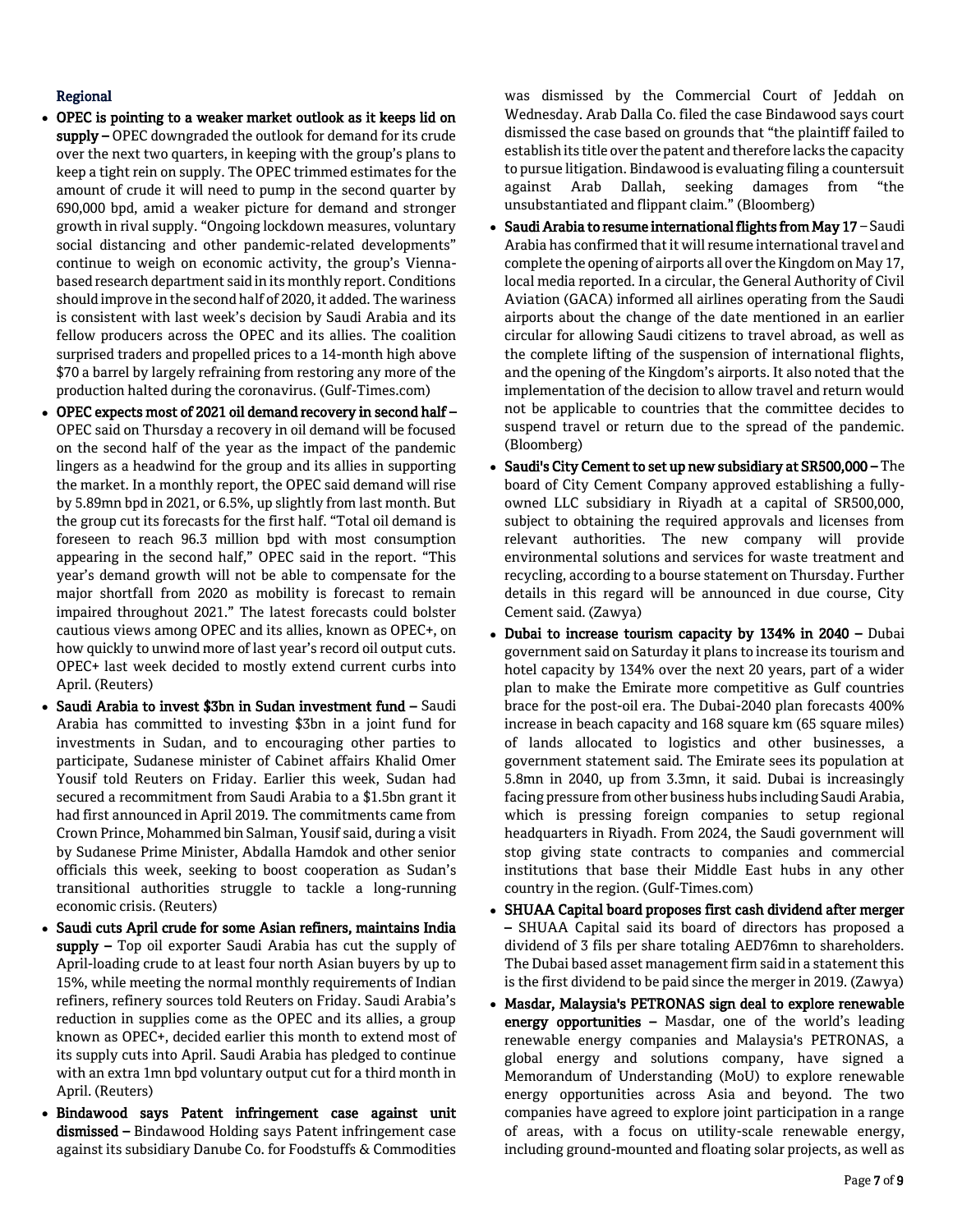offshore wind projects in Asia, Masdar, owned by Abu Dhabi's Mubadala Investment Co, said in a statement. In Malaysia, PETRONAS has embarked on solar rooftop solutions and has over 90MWp of capacity under development for commercial and industrial customers. Apart from Malaysia, the companies are also interested in countries in the region that have pledged to accelerate the development of renewable energy, including Vietnam and Taiwan. CEO of Masdar, Mohamed Jameel Al Ramahi said: "This agreement marks an important step on Masdar's journey to expand our presence in the Asian market, where we see tremendous potential given the region's rapid economic growth and potential renewable energy resources." (Zawya)

- CBI seeks shareholder vote to boost capital UAE lender Commercial Bank International (CBI), which is partly owned by QNB Group, is seeking to increase its capital to comply with a regulation that its UAE shareholding should not be less than 60%. CBI, which holds a shareholder vote on March 22, plans to issue 430mn new shares at AED1 each to boost its outstanding shares to about 2.17bn shares, it said in a filing to the Abu Dhabi bourse. (Zawya)
- Abu Dhabi's Masdar to develop 500 MW solar projects in **Ethiopia –** Masdar Abu Dhabi Future Energy Co. plans to help Ethiopia generate 500 megawatts of solar energy in various parts of the African nation by 2022, according to a statement issued by the UAE's WAM news agency. The deal between state -owned Masdar and the Ethiopian government covers the design, development and financing of the projects, according to the statement Saturday. The project sites will be agreed during the development stage. (Bloomberg)
- Kuwait shuts three ports in bad weather Kuwait's Port Authority has suspended cargos and containers at the Shuwaikh, Doha and Shuaiba ports because of bad weather, the state news agency Kuna reported on Friday. (Reuters)
- Bahrain's borrowing reaches BHD13bn Bahrain's current government debt constitutes around 118% of its GDP, it has emerged. The Finance and National Economy Ministry told the Shura Council's financial and economic affairs committee that Bahrain's borrowing reached BHD13bn at the end of last year. The Shura Council in its weekly session on Sunday is set to debate a Royal Decree issued by His Majesty King Hamad during the National Assembly recess to amend the 1977 Bonds Law to increase the ceiling of borrowing to BHD15bn. "We need to borrow more to cover the deficit in the national budget besides repaying loans throughout the year," the ministry said. (Zawya)